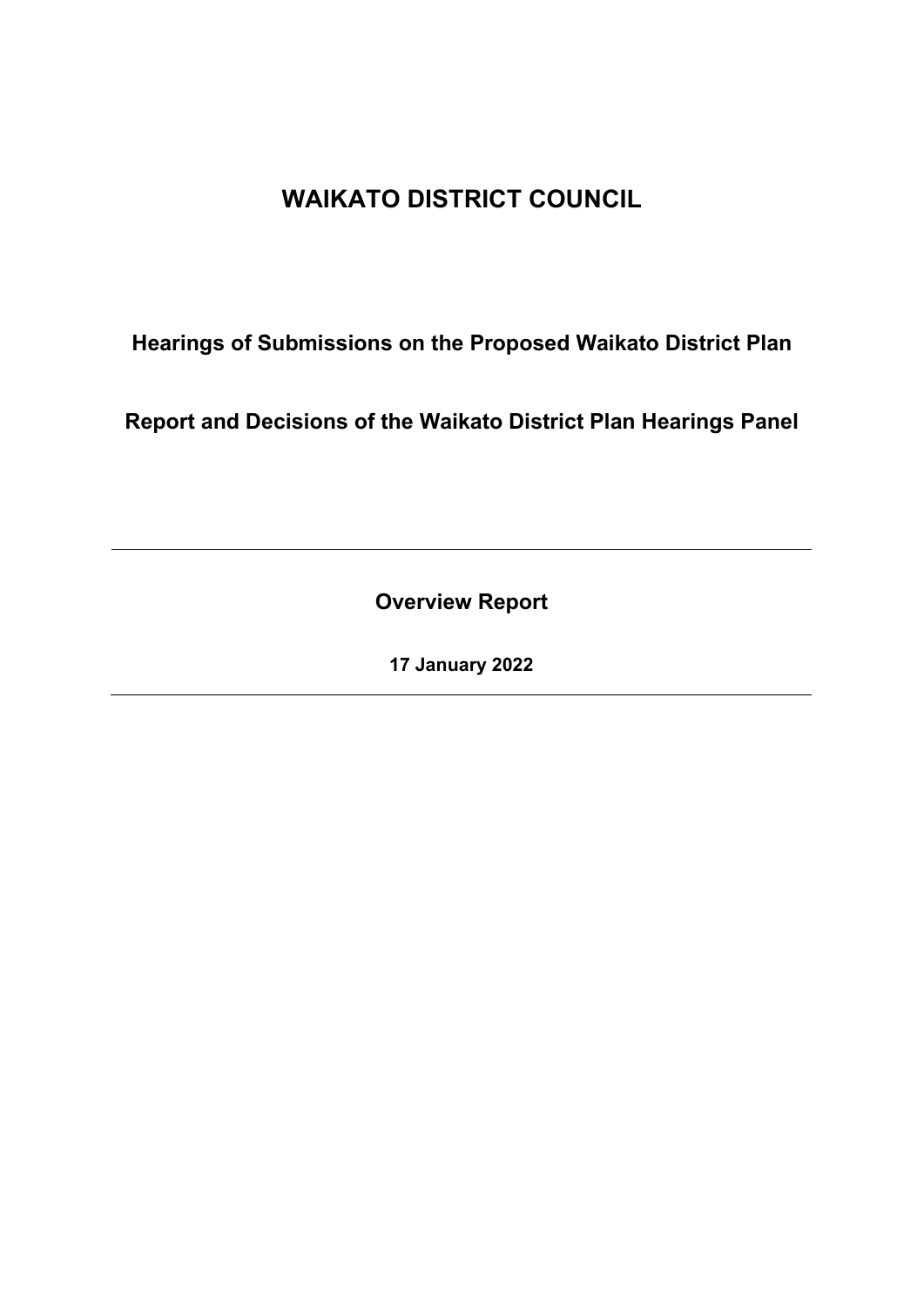#### **1 Introduction**

- 1. Stage 1 of the Proposed Waikato District Plan (PDP) was notified on 18 July 2018. This included the review of the Operative Waikato District Plan, which was split into two sections, by the previous Franklin and Waikato districts $^{\rm 1}.$
- 2. Stage 2 of the PDP was separately notified on 27 July 2020. Stage 2 included provisions relating to the management of natural hazard risks, including: flooding, coastal erosion and inundation, mine subsidence, liquefaction and climate change.
- 3. The Waikato District Council (Council) received a total of 989 submissions and 423 further submissions on Stage 1, and 189 submissions and 34 further submissions on Stage 2.
- 4. In accordance with section 34A(1) of the Resource Management Act 1991 (RMA), the Council appointed<sup>[2](#page-1-1)</sup> a seven-member panel of Independent Commissioners (the Panel) to hear and make decisions on submissions on the PDP. The following Panel members were appointed:
	- Dr Phil Mitchell (Chair);
	- Mr Paul Cooney (Deputy chair);
	- Councillor Jan Sedgwick;
	- Councillor Janet Gibb;
	- Mr Dynes Fulton;
	- Ms Linda Te Aho; and
	- Mr Weo Maag.
- 5. The purpose of this Overview Report is to:
	- Provide a summary of the key issues facing the district, and how the PDP, as amended by the Panel, responds to those issues (refer to section 2 of this Report);
	- Set out the procedural background to the PDP and the legal framework for the consideration of all aspects of the PDP (refer to Appendix 1 for a full summary);
	- Outline the structure of the Panel's topic-based Decision Reports (refer to section 3 of this Report); and

<span id="page-1-1"></span><span id="page-1-0"></span><sup>1</sup> In 2010, the southern portion of the former Franklin District was amalgamated with Waikato District. As a result of the local government re-organisation, the Operative Waikato District Plan consists of two sections: the Franklin section and the Waikato section. The Franklin section became operative in 2000 and the Waikato section became fully operative in 2013. 2 On 10 September 2018 and 10 December 2018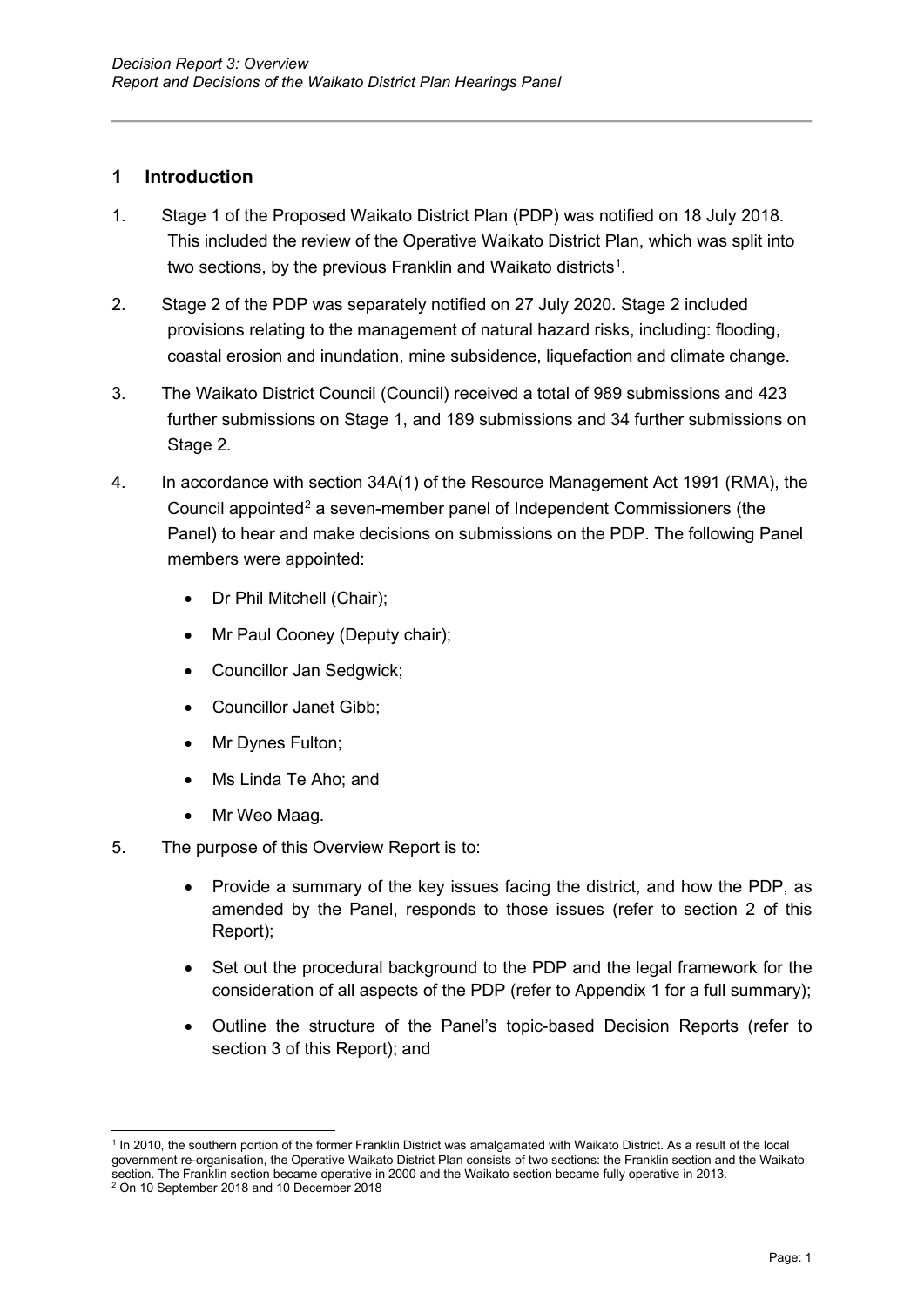• Outline the Panel's approach to implementing the National Planning Standards (refer to section 5 of this Report).

## **2 Overview**

- 6. This section is intended to serve as an overview of key matters raised during the hearing process and discussed in the various topic-based Decision Reports. Given this, the individual Decision Reports should be referred to with respect to specific matters raised in submissions, evidence or at the hearings.
- 7. After the PDP was notified in July 2018, the National Planning Standards were released which standardises the structure, defined terms and mapping of district and regional plans. Although the PDP was not structured in the National Planning Standards format, we agreed with the submissions seeking implementation of the National Planning Standards. Therefore our decision looks very different from that which was notified in terms of structure, zone names, defined terms and appearance of the planning maps. We discuss this translation to the National Planning Standards in more detail below.
- 8. The purpose of the PDP is to manage the use, development, and protection of natural and physical resources in a way which enables people and communities to provide for their social, economic, and cultural well-being and for their health and safety. In doing this, it is necessary to anticipate what the Waikato District will look like in 10 years' time, the life span of this Plan, and what pressures may be faced by the District.
- 9. Having considered all the submissions and evidence presented, the strategically important issues for the District became very clear to us. Accordingly, we have amended the strategic directions of the PDP to succinctly set out overarching objectives for the District. These objectives have primacy over the objectives and policies in the other chapters of the PDP, which must be consistent with the strategic objectives.
- 10. To assist with this, national policy direction has been provided on a number of matters. More recently, this has involved the need for planning decisions to improve housing affordability by supporting competitive land and development markets.
- 11. Throughout the hearing process, it was clear to us that the zone framework included in the notified plan was not sufficient to enable development to respond to further population growth. In addition to this, we considered that a variety of housing types should be enabled to meet the community's housing needs.
- 12. We found the evidence of Kāinga Ora-Homes and Communities compelling in that the notified zones are likely to perpetuate an outcome of single level detached dwellings.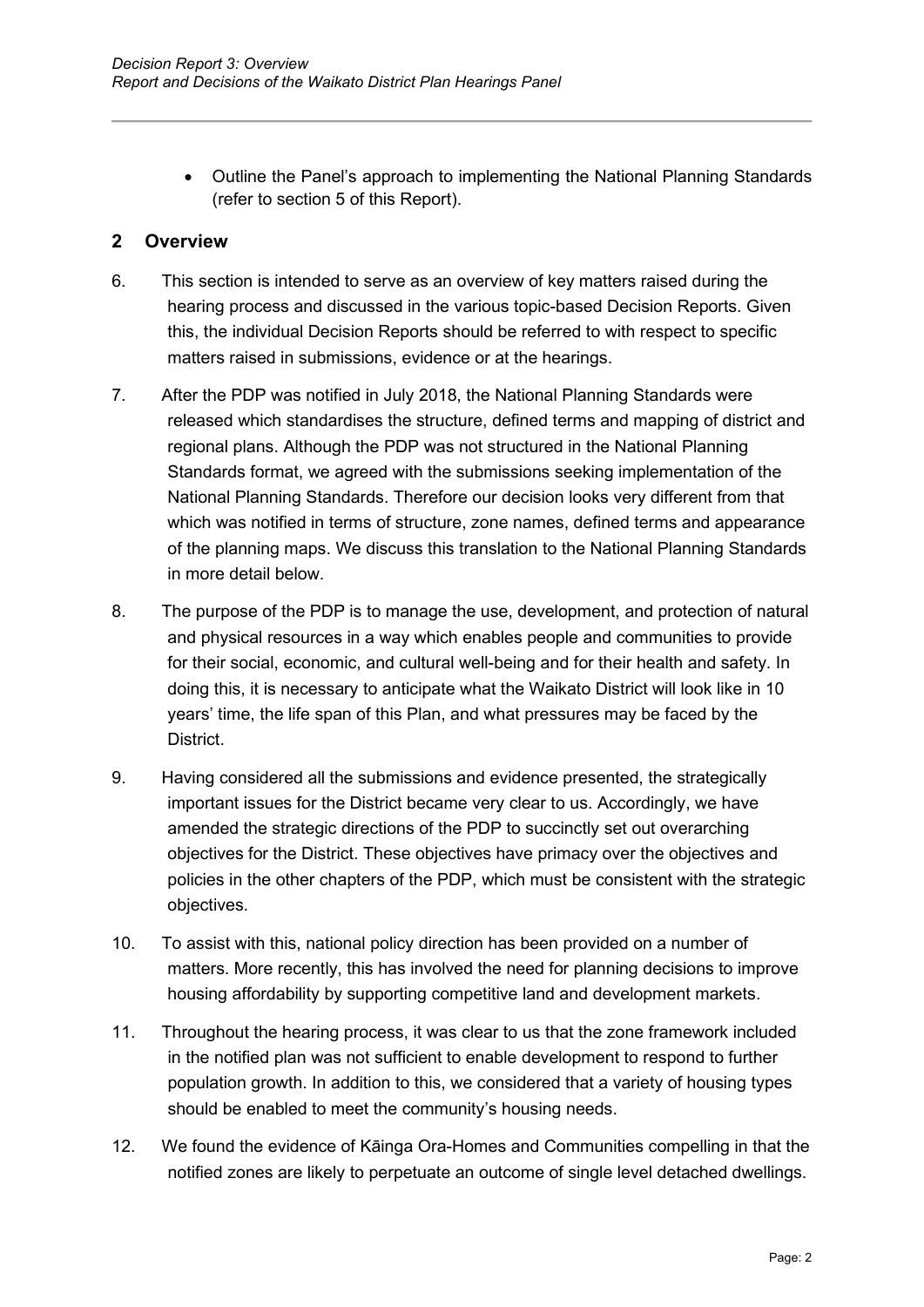We have included the new medium density residential zone in the PDP and have applied this zone adjoining town centres to provide for a gradation in built form, between the town centres, medium density residential zone and general residential zone.

- 13. By enabling and providing for growth in the PDP, we must balance development needs and aspirations with the management of amenity values. The notified plan included prescriptive design guidance which were to be used when assessing resource consent applications. We fully accept the need to ensure that good design outcomes are achieved, but consider that rigid design guidance will limit innovation and fails to recognise that amenity values develop and change over time in response to the diverse and changing needs of people and communities. Accordingly, we have removed the design guidance statements. We have instead focused on including appropriate permitted activity standards and matters over which discretion is restricted when consent applications are evaluated, which both enable growth and manage amenity values.
- 14. In terms of providing for the vitality and functionality of the district's towns, the business zones, as notified, were refocused during the hearing process. A number of submitters considered that the Business Zone should only provide for larger commercial activities, whereas smaller scale activities should be encouraged to locate in an adjoining Business Town Centre Zone. This had the unintended consequence of requiring resource consents for small-scale commercial activities in towns where the Business Zone was the only commercial zone. To address this, we have introduced a Local centre zone and applied this to smaller towns. The zone was selected from the suite of zones prescribed by the National Planning Standards, and introduces a hierarchy of centres into the PDP, being the Town centre zone, Local centre zone and Commercial zone (when all the zone names are amended to be consistent with the National Planning Standards).
- 15. With respect to industrial activities, we heard evidence that the supply of industrial land is becoming scarce and potentially being compromised by the encroachment of residential development. To better protect industrial land for industrial purposes, we have amended the provisions in the PDP to recognise the strategic importance of industrial activities in the District. Furthermore, we have focused the provisions on making a clear distinction between the heavy and general industrial zones.
- 16. We have simplified the hazardous substances provisions and refocused these to manage significant hazardous facilities rather than the use of chemicals for every day and farming uses. We also heard evidence for and against including provisions for Genetically Modified Organisms, and decided not to include any such provisions.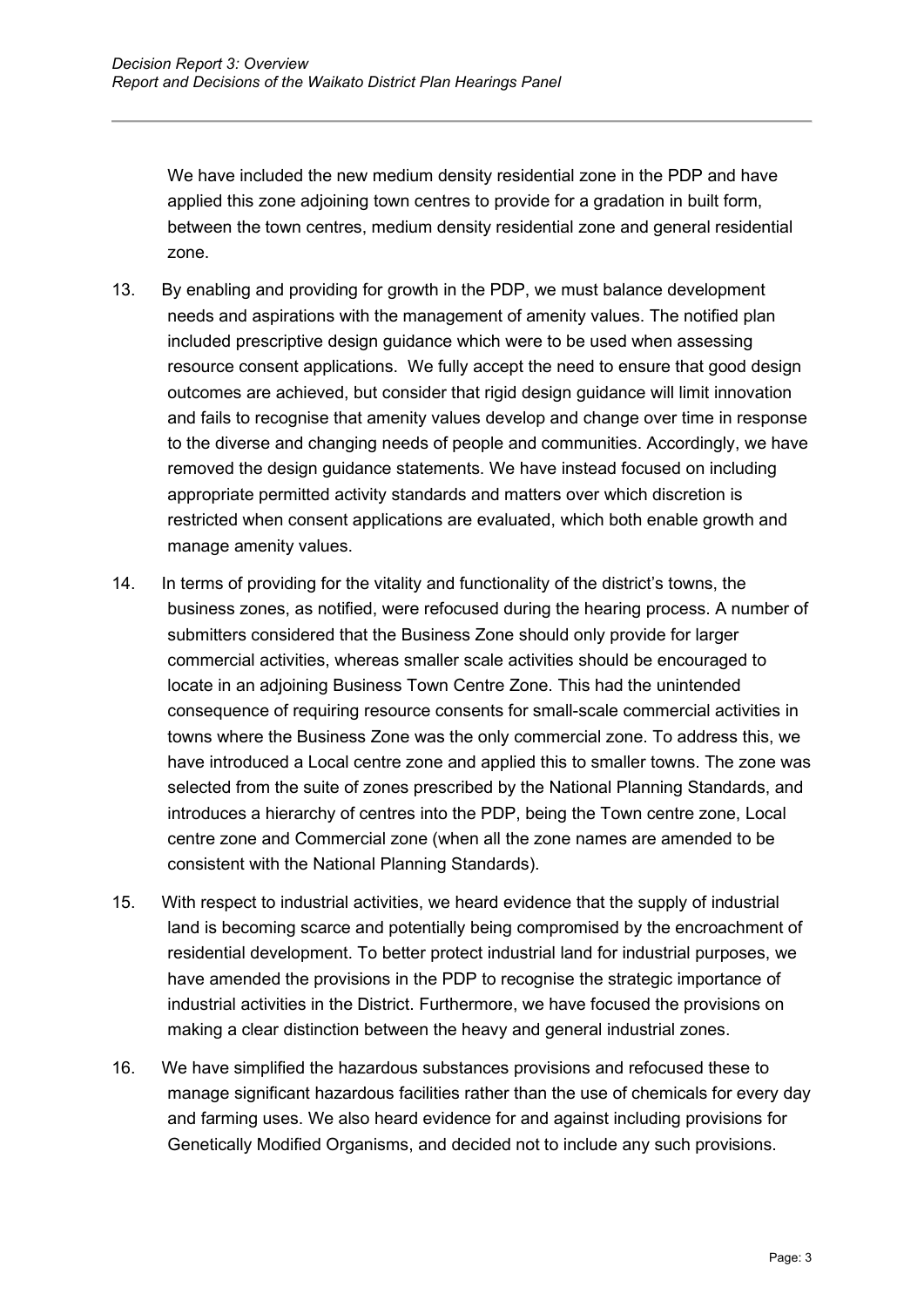- 17. A further tension raised in the hearings concerned the Village Zone. It appeared to us that the notified Village Zone was confused and provided differing subdivision standards based on the availability of servicing. It was also spatially applied to the periphery of larger towns, which are likely to experience future growth (that would be compromised by surrounding the existing towns with low density village development), as well as smaller settlements which are not expected to see the same level of growth. To resolve this, we have split the zone into the Large lot residential zone and Settlement zone, and appropriately applied these zones in place of the Village Zone.
- 18. In addition, we received evidence on the inclusion of a Future urban zone, as an alternative to live zoning, in circumstances where provision for servicing was uncertain or not yet available. We have included a Future urban zone in the PDP as we consider that it is an effective tool for identifying areas that are appropriate in principle for urban development, but where servicing is not currently available and the area would benefit from structure planning. We consider this to be a more useful mechanism than either live zoning (and hoping that servicing can ultimately be provided) or retaining a rural zoning until such time as these matters are addressed. Identifying land as Future urban zone will serve to confirm that urbanisation is anticipated in the future and will ensure future plan change decisions on rezoning requests are integrated with infrastructure planning and funding decisions.
- 19. Where urban rezoning requests could demonstrate that infrastructure provision was feasible, they have generally been accepted, provided that land development was not unduly constrained technically, and technical evidence demonstrated that environmental effects were acceptable. This applies across the District, but most notably in Pokeno and Tuakau where a large number of submissions and evidence was received.
- 20. With respect to Raglan, submissions sought to recognise the special character of the Raglan Town Centre. We requested further engagement between Council staff and submitters to explore what the special character of Raglan entails and how it might be addressed in the PDP. Following this we decided to include precinct provisions in the PDP which apply to the Raglan urban area, and which seek to maintain the key characteristics and attributes that define or support the character of Raglan.
- 21. We heard that it was impractical to manage a number of activity-specific or locationspecific land-use activities through the suite of notified zones. Given this, submitters sought the inclusion of special purpose zones in the PDP for their respective activities. This included a Corrections zone; Hopuhopu zone; Kimihia Lakes zone; Mercer Airport zone, Matangi zone and TaTa Valley zone. The Panel generally agreed with these submissions, and we have included these new zones in the PDP.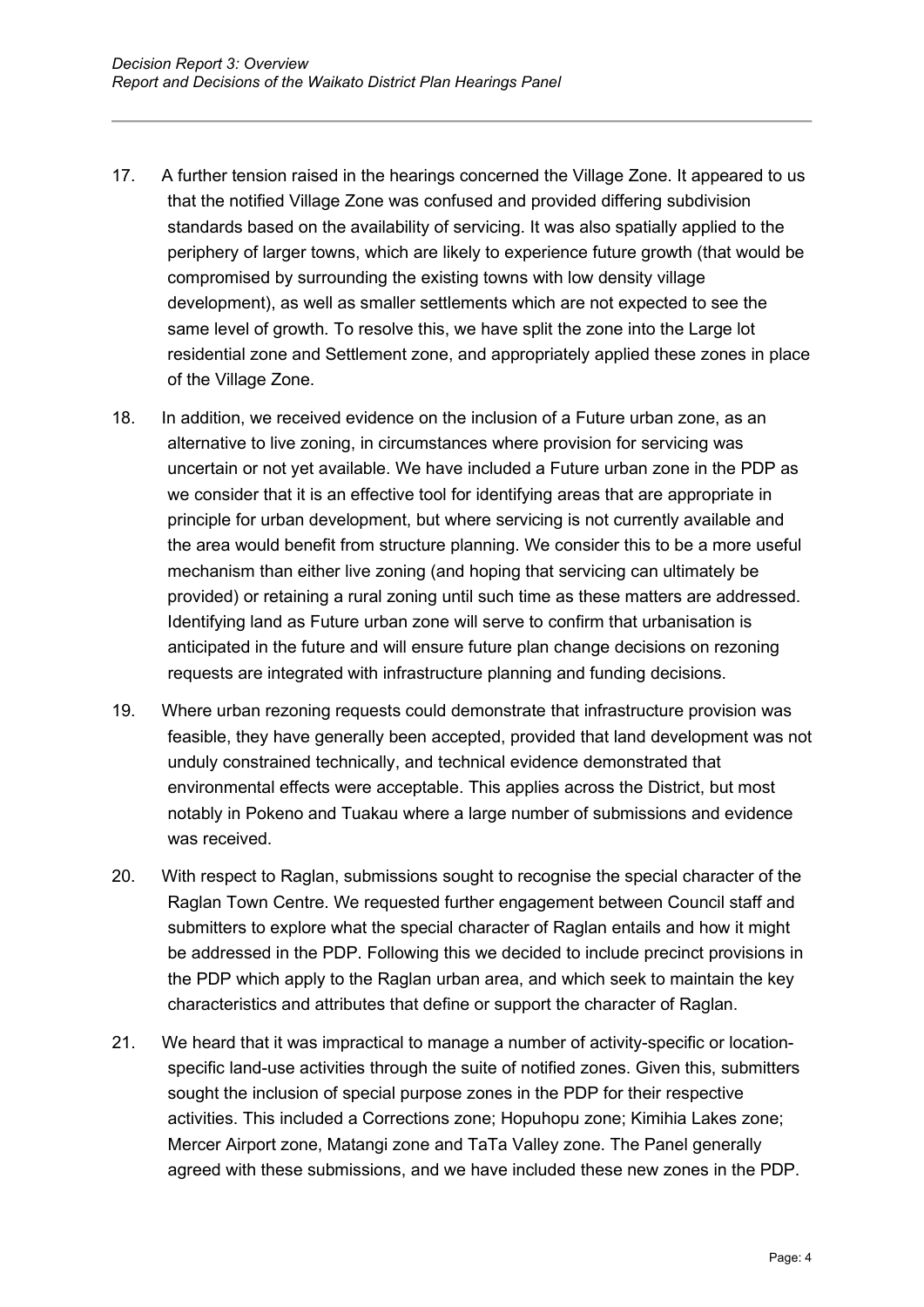- 22. Whilst a significant number of submissions were received on the urban provisions of the PDP, it was clear to us that the PDP needed to protect the productive capacity of rural zoned land across the District. In reviewing the District Plan as a whole, we have set out to ensure that there is a clear delineation in managing use and development to provide for growth within urban zones and protecting productive uses in rural areas.
- 23. In response to this, a key change we have made to the rural zone provisions is that subdivision is restricted to a minimum site size of 40 hectares. Furthermore, transferrable development provisions have not been included in the PDP. We have recognised the importance of supporting the farming sector by enabling worker accommodation in rural areas.
- 24. With respect to the growth proposed in and around Tuakau, we were not prepared to rezone, for residential uses, areas containing LUC Class 1 and 2 "elite" soils. We found the evidence in support of this approach compelling and has resulted in a number of areas being rurally zoned in order to protect the productive capability of the elite soils.
- 25. In terms of Outstanding Natural Landscapes and Features, we have amended the plan to include the Waikato River and its immediate margins as an Outstanding Natural Landscape, as we see the river as fundamentally a landscape that should be managed within the ambit of section 6(b) of the RMA. We have also added a schedule of Outstanding Natural Features which includes important geological formations. We have deleted Significant Amenity Landscapes as we consider that the priority should be landscapes that are outstanding.
- 26. Concerns were raised in submissions with respect to the accuracy of the data used to map Significant Natural Areas (SNA) in the notified plan. A key matter was the SNA definition and whether it should apply to those areas identified as an SNA on the district plan maps, or whether it should include any indigenous vegetation that meets specified criteria.
- 27. We accepted the approach to identify SNAs on the planning maps and have amended the provisions so that the rules for SNAs relate explicitly to those mapped sites. In turn, we deleted any SNAs identified in the notified plan where there was insufficient evidence to support their inclusion as an SNA. As a direct consequence we have strengthened the rules relating to the clearance of indigenous vegetation outside an identified SNA. We also made changes to the earthworks rules to recognise the risk of Kauri dieback disease.
- 28. We heard submissions and evidence which sought to strengthen the notified historic heritage and notable trees provisions. During the hearing, it was clear to us that the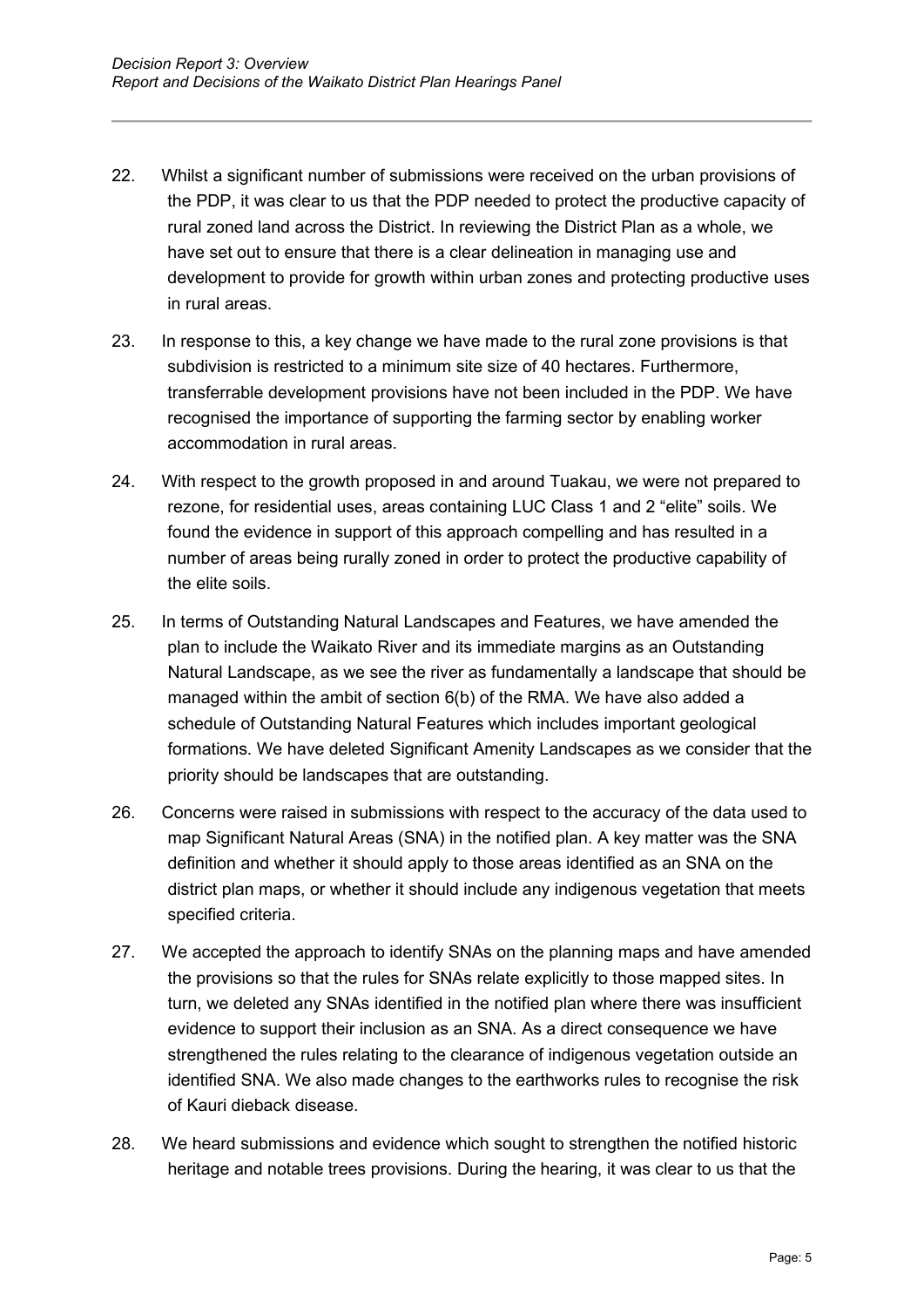spatial extent of protection afforded by the rules was unclear and created uncertainty. To remedy this, we have included *extent of setting* areas on the planning maps around scheduled historic heritage items which clearly delineate this.

- 29. The natural hazard and climate change provisions were notified separately from the remainder of the PDP, and separate submissions and further submissions were received. However, we have considered the natural hazard provisions along with the provisions for the rest of the PDP as one integrated package across the whole District.
- 30. During the hearings it became apparent to us that the issues raised by Waikato-Tainui on the tangata whenua provisions in the notified plan required further koorero in a different forum to the hearing, so as to enable more collaborative discussions between Council and submitters. These hui were well attended by submitters and Council staff, and we appreciated the open and constructive koorero. This was a very valuable process and led to the development of a comprehensive set of provisions which were filed on behalf of the workshop participants via a memorandum. We have largely adopted this set of provisions as our Decision.
- 31. Overall, we are satisfied that the PDP provisions, as amended by us, will provide a suitable framework for enabling land use and development whilst protecting important natural and physical resources and managing adverse effects on the environment. Furthermore, we would also like to acknowledge the support of submitters and Council staff in moving to online hearings during the COVID-19 pandemic.

# **3 Procedural matters and the structure of the Panel's Decision**

- 32. Taking into account the requirements for decisions on matters raised in submissions, as outlined in clause 10 of Schedule 1 of the RMA, our approach to the structure of our Decision is set out below.
- 33. Our overall Decision consists of four parts:

**Part A: Panel's Decision Reports**. These reports have been arranged into chapters and topics. These contain our record of each hearing, the evidence heard and our decisions. In addition to our topic-based decisions and reasons, these reports include tracked changes to the notified PDP provisions. While the tracked change provisions are not our decision per se, we produced these documents to help submitters understand our changes to each of the notified provisions;

**Part B: Decisions Version of the PDP provisions** in the National Planning Standards structure. For avoidance of doubt, these are the provisions which have legal standing as our decision going forward;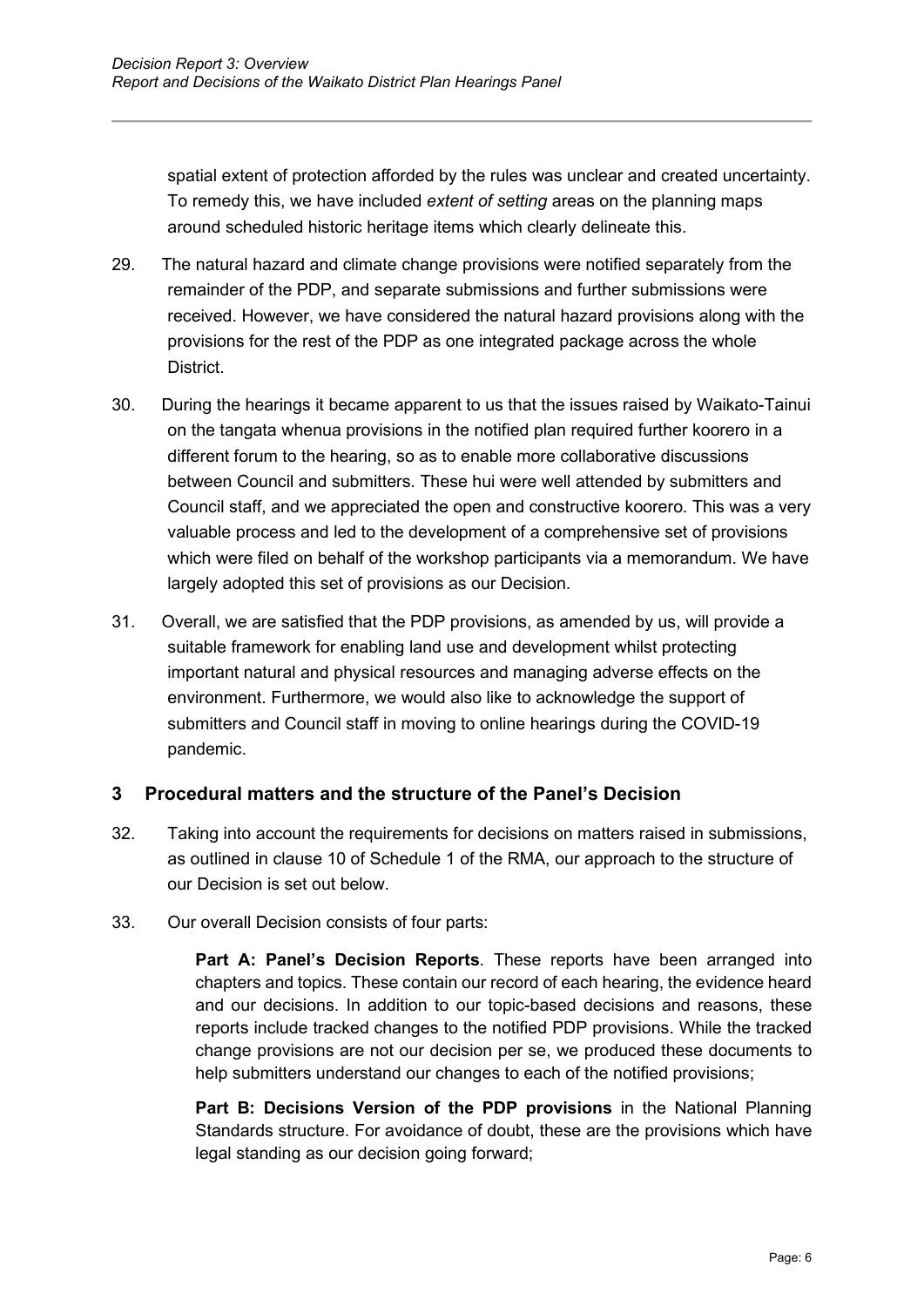Part C: Submission point accept and reject tables organised by submitter; and

**Part D: A Decisions Version of the PDP maps**, presented in the GIS Viewer  $(Link)$ .

- 34. To assist with navigating our Decision, we have produced a table which sets out all of the submission points and which report the topic of the submission is generally addressed in. This table can be found on the Council website [here.](https://www.waikatodistrict.govt.nz/your-council/plans-policies-and-bylaws/plans/waikato-district-plan/district-plan-review/decisions/proposed-waikato-district-plan)
- 35. Given the number of submissions (and individual submission points), and the large volume of evidence presented in the hearings, we have decided to produce succinct topic-based Decision Reports which provide the reasons for our decisions in accordance with clause 10(2)(a) of Schedule 1 of the RMA. For the purposes of our Decision, we have grouped all submissions into hearing-specific topics. As there were over 9,700 individual submission points, it is not possible, nor necessary, to address each submission point individually. As such, we do not refer to individual submissions (or points), but rather set out the reasons for our Decision, focused on key matters raised in the submissions and evidence.
- 36. Our Decision is broken down into the following reports:
	- Decision Report 1: Raglan beacon (already notified on 25 January 2021);
	- Decision Report 2: Ohinewai (already notified on 24 May 2021);
	- Decision Report 3: Overview;
	- Decision Report 4: Introduction;
	- Decision Report 5: Strategic Directions;
	- Decision Report 6: Tangata Whenua:
	- Decision Report 7: Maaori Sites and Areas of Significance;
	- Decision Report 8: Historic Heritage;
	- Decision Report 9: Significant Natural Areas;
	- Decision Report 10: Landscapes;
	- Decision Report 11: Hazardous Substances and Contaminated Land;
	- Decision Report 12: Genetically Modified Organisms;
	- Decision Report 13: Infrastructure;
	- Decision Report 14: Residential Zone;
	- Decision Report 15: Medium Density Residential Zone;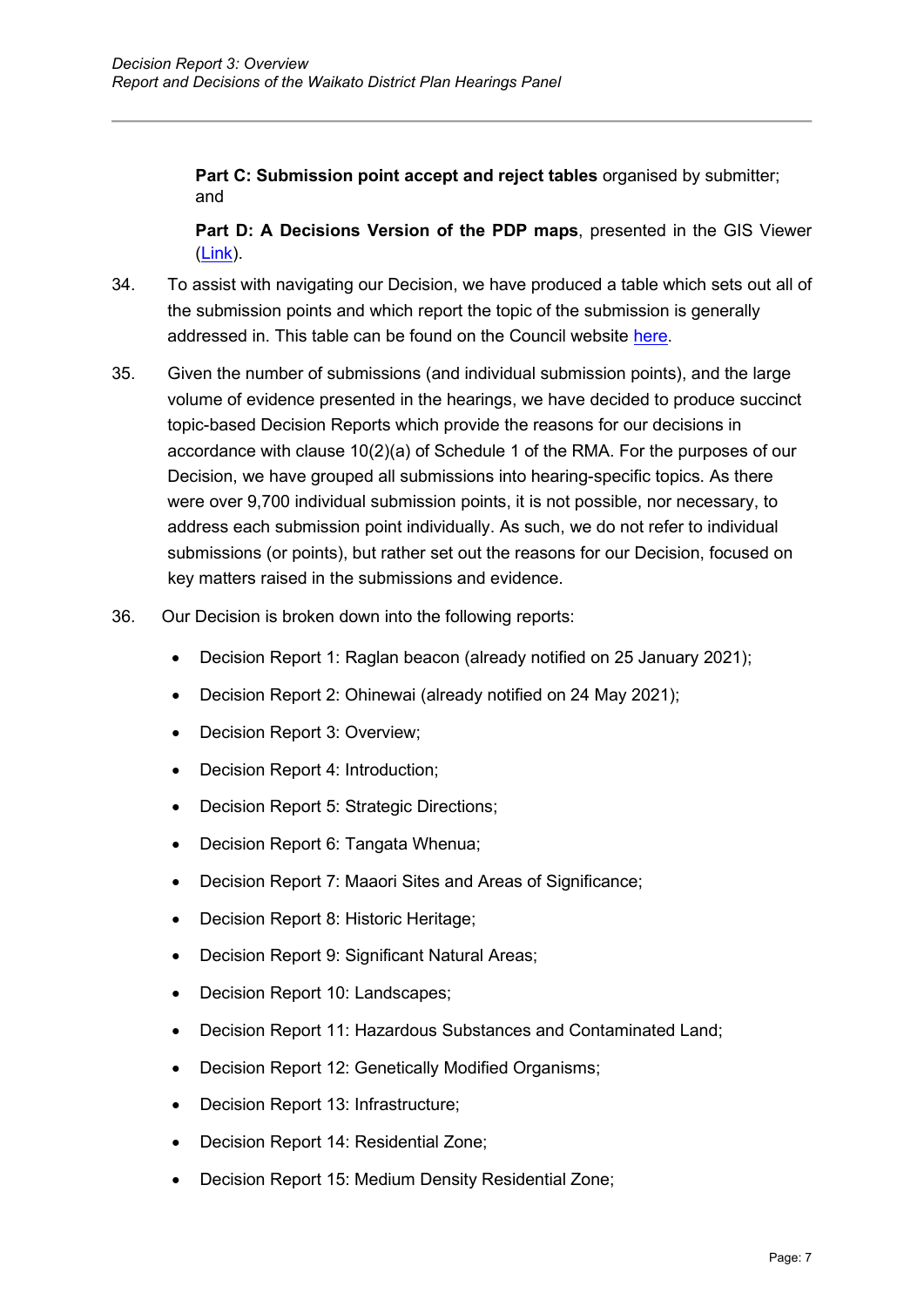- Decision Report 16: Te Kauwhata Lakeside;
- Decision Report 17: Village Zone;
- Decision Report 18: Country Living Zone;
- Decision Report 19: Raglan;
- Decision Report 20: Business Zones;
- Decision Report 21: Industrial Zones;
- Decision Report 22: Rural Zone;
- Decision Report 23: Reserves;
- Decision Report 24: Future Urban Zone;
- Decision Report 25: Hampton Downs Motorsport and Recreation Zone;
- Decision Report 26: Te Kowhai Airpark Zone;
- Decision Report 27: Rangitahi Peninsula Zone;
- Decision Report 28: Zoning Overview;
	- o Decision Report 28A: Zoning Raglan;
	- o Decision Report 28B: Zoning Hopuhopu Special Development;
	- o Decision Report 28C: Zoning Matangi Dairy Factory;
	- o Decision Report 28D: Zoning Tuakau;
	- o Decision Report 28E: Zoning Te Kauwhata;
	- o Decision Report 28F: Zoning TaTa Valley;
	- o Decision Report 28G: Zoning Huntly;
	- o Decision Report 28H: Zoning Kimihia Lakes;
	- o Decision Report 28I: Zoning Pokeno;
	- o Decision Report 28J: Zoning Te Kowhai;
	- o Decision Report 28K: Zoning Horotiu;
	- o Decision Report 28L: Zoning Ngaruawahia;
	- o Decision Report 28M: Zoning –Taupiri;
	- o Decision Report 28N: Zoning Mercer and Meremere;
	- o Decision Report 28O: Zoning Rest of District;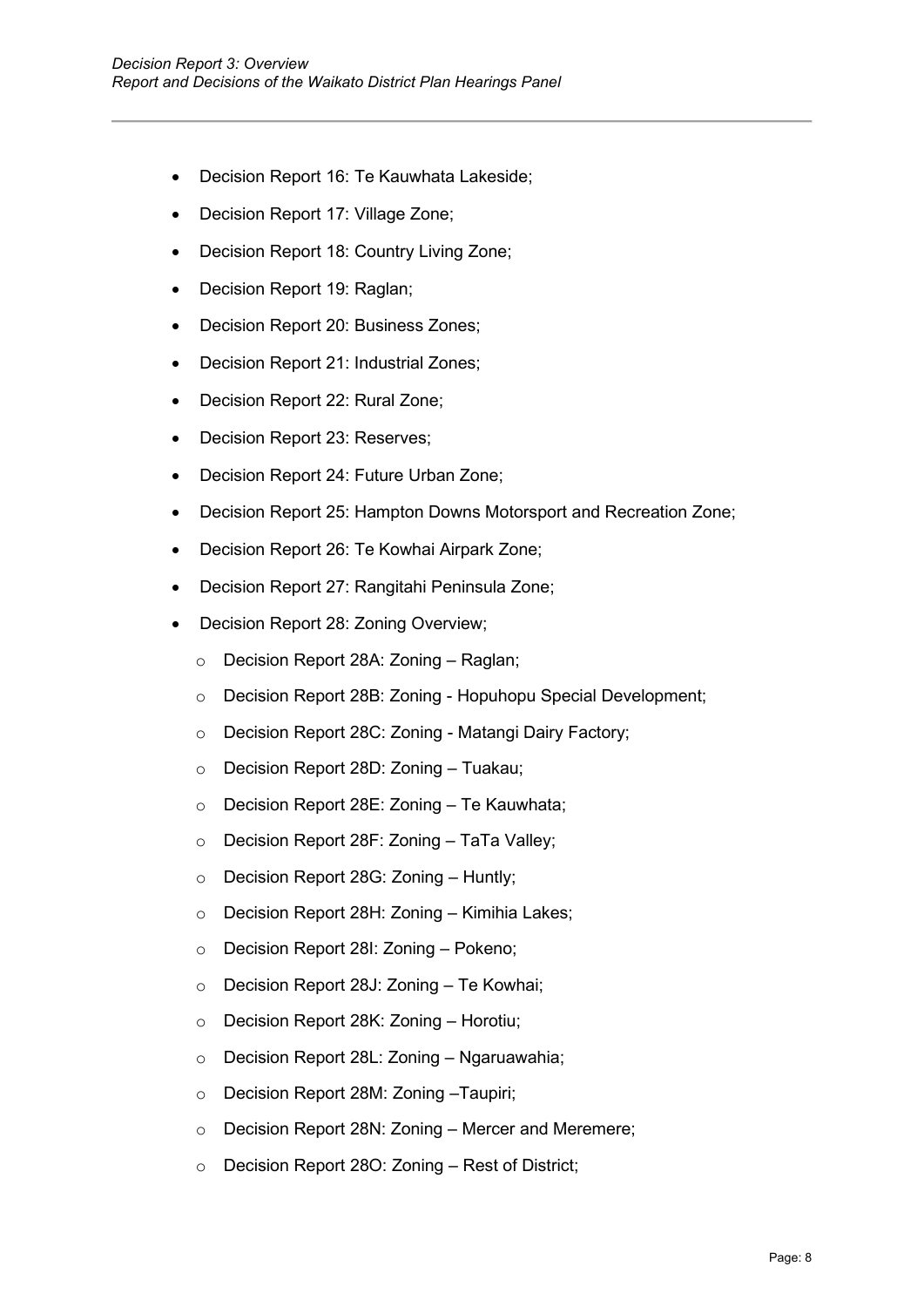- Decision Report 29: Natural Hazards and Climate Change General;
	- o Decision Report 29A: Natural Hazards and Climate Change Objectives, Policies, and General Submissions;
	- o Decision Report 29B: Natural Hazards and Climate Change Flood Hazards, and Defended Areas;
	- o Decision Report 29C: Natural Hazards and Climate Change Coastal Hazards;
	- o Decision Report 29D: Natural Hazards and Climate Change Subsidence, Liquefaction and Other Hazards;
	- o Decision Report 29E: Natural Hazards and Climate Change Fire, Climate Change and Definitions;
- Decision Report 30: Definitions;
- Decision Report 31: Designations; and
- Decision Report 32: Miscellaneous Matters
- 37. Each of the reports includes the following:
	- Hearing arrangements and submitters who attended the hearing;
	- Key issues raised in evidence or at the hearing;
	- The Panel's decisions and reasons;
	- Tracked change provisions against the notified version of the PDP (These provisions have no legal standing and have only been included for ease of reference for submitters);
- 38. We have considered our obligations in terms of section 32 of the RMA. Where the notified version of the plan is amended as a result of our Decision, these amendments have been specifically considered in terms of our obligations, arising under section 32AA, to undertake a further evaluation of the changes, at a level of detail that corresponds to the scale and significance of the changes.
- 39. The approach we have undertaken in respect of our obligations under sections 32 and 32AA within our Decision, is as follows:
	- (a) Where we prefer the provisions of the notified PDP, the section 32 analysis underpinning those provisions is considered to be sufficient, and no further analysis is required under section 32AA;
	- (b) Where we prefer the amendments to the PDP resulting from the recommendations of the authors of the section 42A reports, the section 32AA analysis accompanying those reports are adopted by us, and as such, no further section 32AA analysis is required; and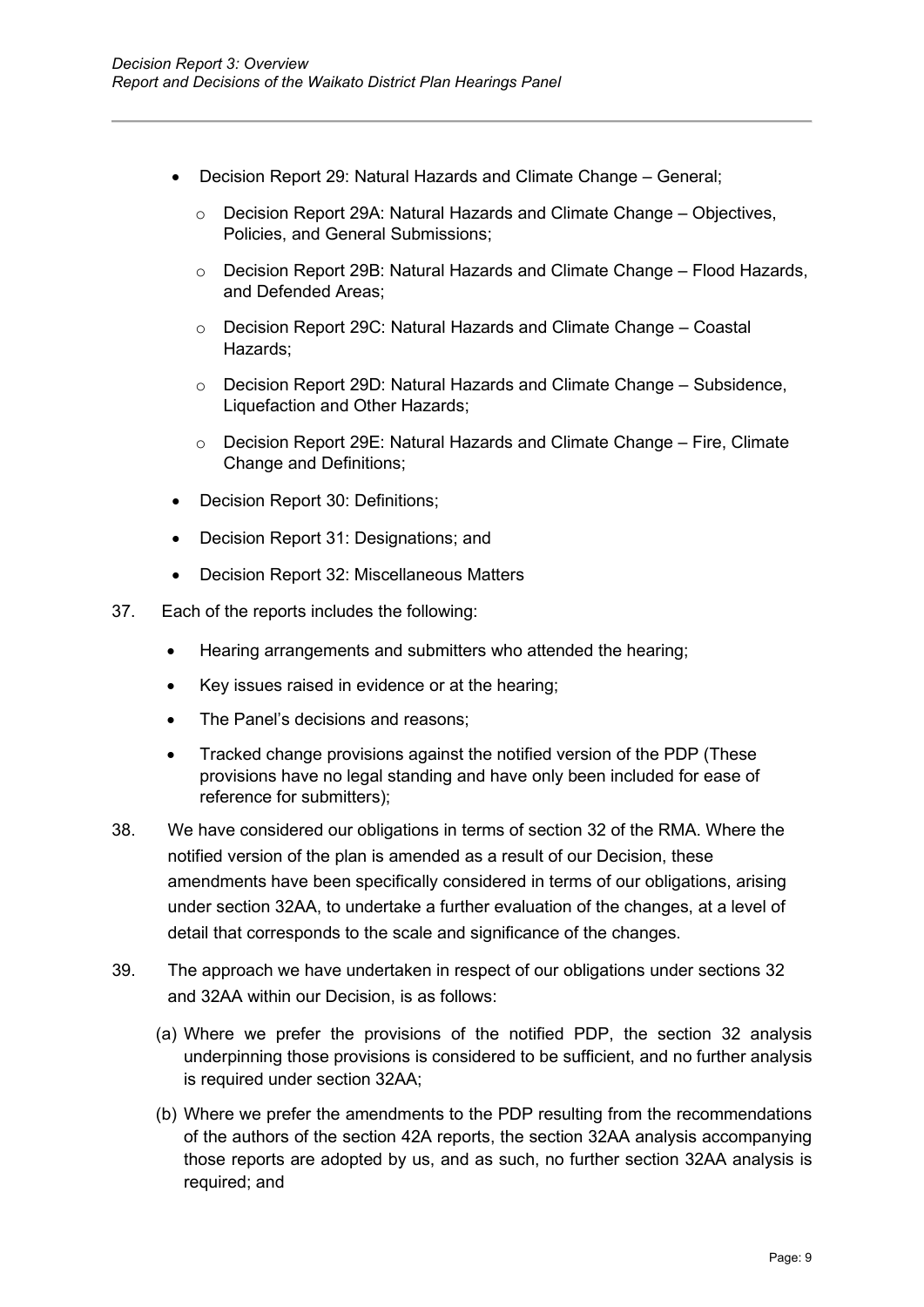(c) Where we prefer additional changes to the PDP that are beyond the changes recommended by the authors of the section 42A reports, the section 32AA analysis consists of both the evidence presented to us, and our discussion of the matter in the relevant topic Decision Report. For that reason we have not produced a separate section 32AA evaluation report, however further analysis has been included in the respective Decision Report where appropriate.

#### **4 Hearing process**

- 40. During the hearing process New Zealand was placed into Alert Level 4, a restrictive lockdown, in response to the COVID-19 pandemic. Given these restrictions it was not possible to hold hearings in person at Alert Level 3 or 4. After careful consideration, we decided to proceed with the hearings, albeit over the Zoom video conferencing platform.
- 41. We completed the majority of the remaining hearings over Zoom, and we consider that this has been a success. We note that this allowed hearings to be convened safely whilst New Zealand and individual regions moved up and down through the Alert Levels.
- 42. We thank submitters for their co-operation in moving the hearings to the Zoom platform.

# **5 National Planning Standards**

- 43. The National Planning Standards (NPS) were approved by the Minister for the Environment and published in April 2019, after the PDP was notified. The National Planning Standards seek to provide a standard format for district plans across New Zealand.
- 44. In response to submissions $^3$  $^3$  which sought that the NPS be implemented through this hearings process, we have decided to amend the notified PDP structure and provisions in accordance with the Standards.
- 45. To assist submitters, we set out below how the zones have been translated into the NPS structure:

#### **Table 1: PDP zones and NPS equivalent**

| <b>PWDP</b> zone        | <b>NPS zone</b>                                                  |
|-------------------------|------------------------------------------------------------------|
| Village Zone            | LLRZ – Large lot residential zone; and<br>SETZ - Settlement zone |
| <b>Residential Zone</b> | GRZ - General residential zone; and                              |

<span id="page-10-0"></span><sup>&</sup>lt;sup>3</sup> Submissions of the Property Council New Zealand, Kainga Ora, The Surveying Company, TaTa Valley Limited, Pokeno Village Holdings, Zeala Limited, Anna Noakes, Heritage NZ, Withers Family Trust, Spark New Zealand Trading Limited, Chorus New Zealand Limited, Vodafone New Zealand Limited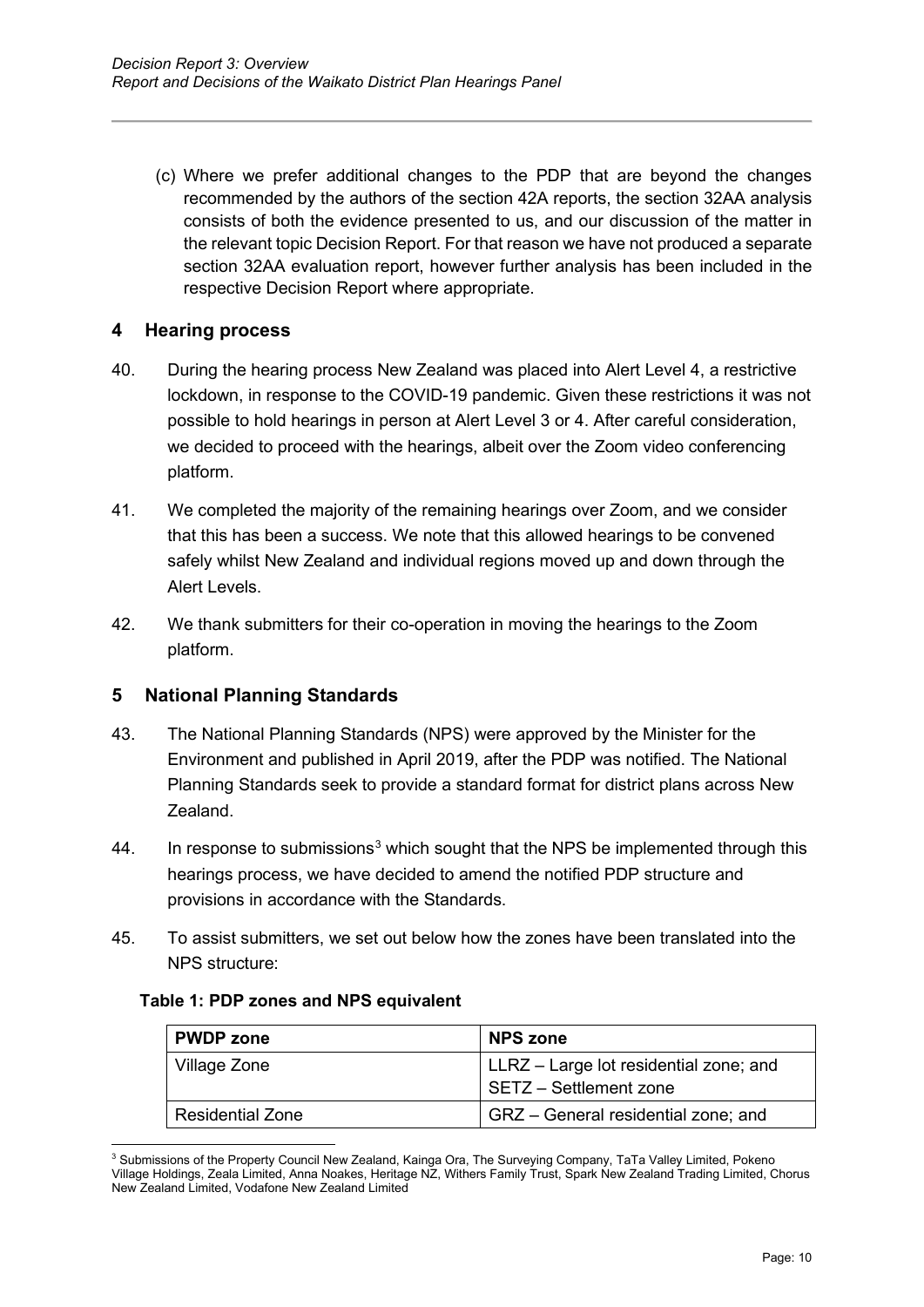|                                                         | MRZ - Medium density residential zone |
|---------------------------------------------------------|---------------------------------------|
| <b>Rural Zone</b>                                       | <b>GRUZ</b> - General rural zone      |
| <b>Country Living Zone</b>                              | RLZ - Rural lifestyle zone            |
| <b>Business Zone</b>                                    | COMZ - Commercial zone; and           |
|                                                         | LCZ - Local centre zone               |
| <b>Business Town Centre Zone</b>                        | TCZ - Town centre zone                |
| <b>Industrial Zone</b>                                  | GIZ - General industrial zone         |
| Industrial Zone Heavy                                   | HIZ - Heavy industrial zone           |
| Reserve Zone                                            | OSZ - Open space zone                 |
| <b>Business Zone Tamahere</b>                           | BTZ - Business Tamahere zone          |
| Hampton Downs Motor Sport and<br><b>Recreation Zone</b> | MSRZ - Motorsport and recreation zone |
| Rangitahi Peninsula Zone                                | RPZ - Rangitahi Peninsula zone        |
| Te Kowhai Airpark Zone                                  | TKAZ - Te Kowhai airpark zone         |
| New zone                                                | CORZ - Corrections zone               |
| New zone                                                | FUZ - Future urban zone               |
| New zone                                                | HOPZ - Hopuhopu zone                  |
| New zone                                                | KLZ - Kimihia lakes zone              |
| New zone                                                | MAZ - Mercer airport zone             |
| New zone                                                | MTZ - Matangi zone                    |
| New zone                                                | OHI - Ohinewai zone                   |
| New zone                                                | TTZ - TaTa Valley zone                |

- 46. We acknowledge that the implementation of the National Planning Standards has significantly changed the structure of the PDP. This is a key reason why we have, for submitters' reference, included our Decision tracked against the notified PDP provisions in each of the Decision Reports.
- 47. We reiterate, the NPS version is the Decisions Version of the PDP and has legal standing going forward. The tracked change provisions against the notified plan have no legal status and have only been included in our Decision for reference. Where there are inconsistencies between the two versions, the provisions of the National Planning Standards version prevail.

# **6 Conclusion**

48. We would like to acknowledge the efforts of all submitters, the section 42A report authors and Council staff during the hearing process. It has been a challenging time for all given the uncertainties associated with the COVID-19 pandemic and the large scale of an all-of-plan review. However, the co-operation of submitters and Council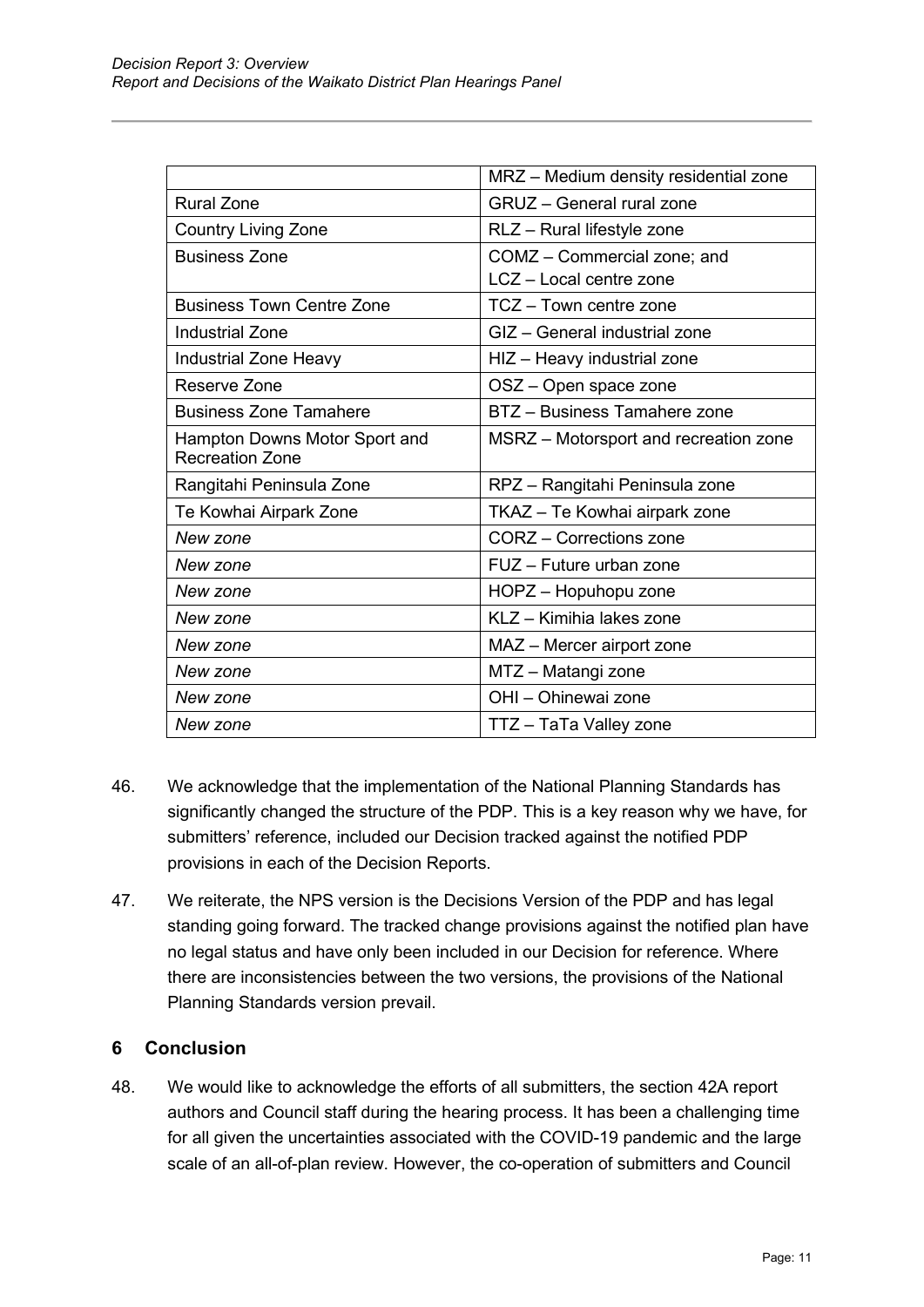staff has resulted in a successful hearing process and a decision that we consider establishes a framework for delivering a prosperous and sustainable future for the Waikato District.

**Dated: 17 January 2022** 

Phirm

**Dr Phil Mitchell, Chair Paul Cooney, Deputy Chair**

Sedgmich

**Councillor Jan Sedgwick Councillor Janet Gibb**

Jill

DW, Fulta

**Dynes Fulton Linda Te Aho**

Hes Maag.

**Weo Maag**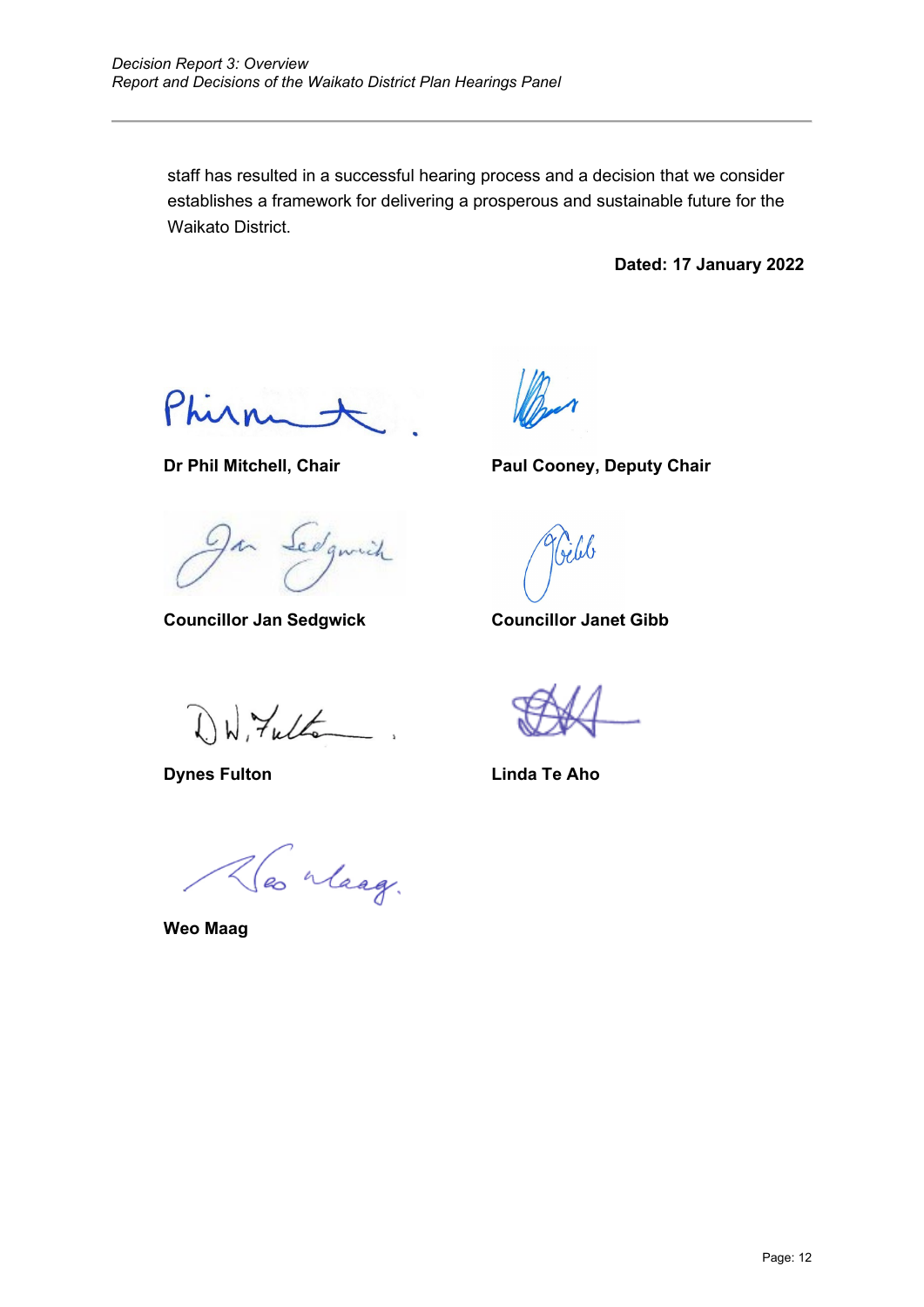## **APPENDIX 1: Procedual background to the Proposed Waikato District Plan review**

- 1. This section sets out both the legal framework for the consideration of all aspects of the PDP, and the arrangements put in place by the Waikato District Council (the Council) for the hearing and consideration of the submissions.
- 2. In 2010, the southern portion of the former Franklin District was amalgamated with Waikato District. As a result of the local government re-organisation, the Operative Waikato District Plan consists of two sections: the Franklin section and the Waikato section. The Franklin section became operative in 2000 and the Waikato section became fully operative in 2013.
- 3. The Council resolved to undertake a comprehensive review of the Operative Waikato District Plan to provide a single consolidated District Plan for the Waikato District.

## **District Plan review process**

- 4. We are aware that the District Plan review process started off as full review under section 79(4) of the RMA. However, the Council's resolution of 12 March 2018 resolved to undertake a rolling review of the District Plan pursuant to sections 79(1) to (3) of the RMA<sup>[4](#page-13-0)</sup>. This resulted in the District Plan review being split into two stages, being:
	- Stage 1, which encompassed the review of all provisions of the Operative Waikato District Plan, except natural hazards and climate change matters; and
	- Stage 2, which encompassed the review of the objectives, policies and rules framework relating to the management of natural hazards, including flooding, coastal erosion and inundation, Huntly mine subsidence risk, liquefaction and climate change matters.
- 5. Despite the rolling review methodology, our Decision comprehensively encompasses both Stage 1 and Stage 2 collectively.

#### **Notification**

- 6. The PDP (Stage 1) was publicly notified on 18 July 2018. The closing date for submissions was 9 October 2018. Council received a total of 989 submissions, with 9,766 individual submission points.
- 7. In accordance with clause 7 of Schedule 1 to the RMA, the summary of decisions requested was publicly notified on 29 April 2019. On 15 August 2019, Council publicly notified a correction to the summary of decisions requested. The closing date for further submissions was 16 July 2019. The Council received 423 further

<span id="page-13-0"></span><sup>4</sup> Waikato District Council, Resolution No. WDC 1803/11.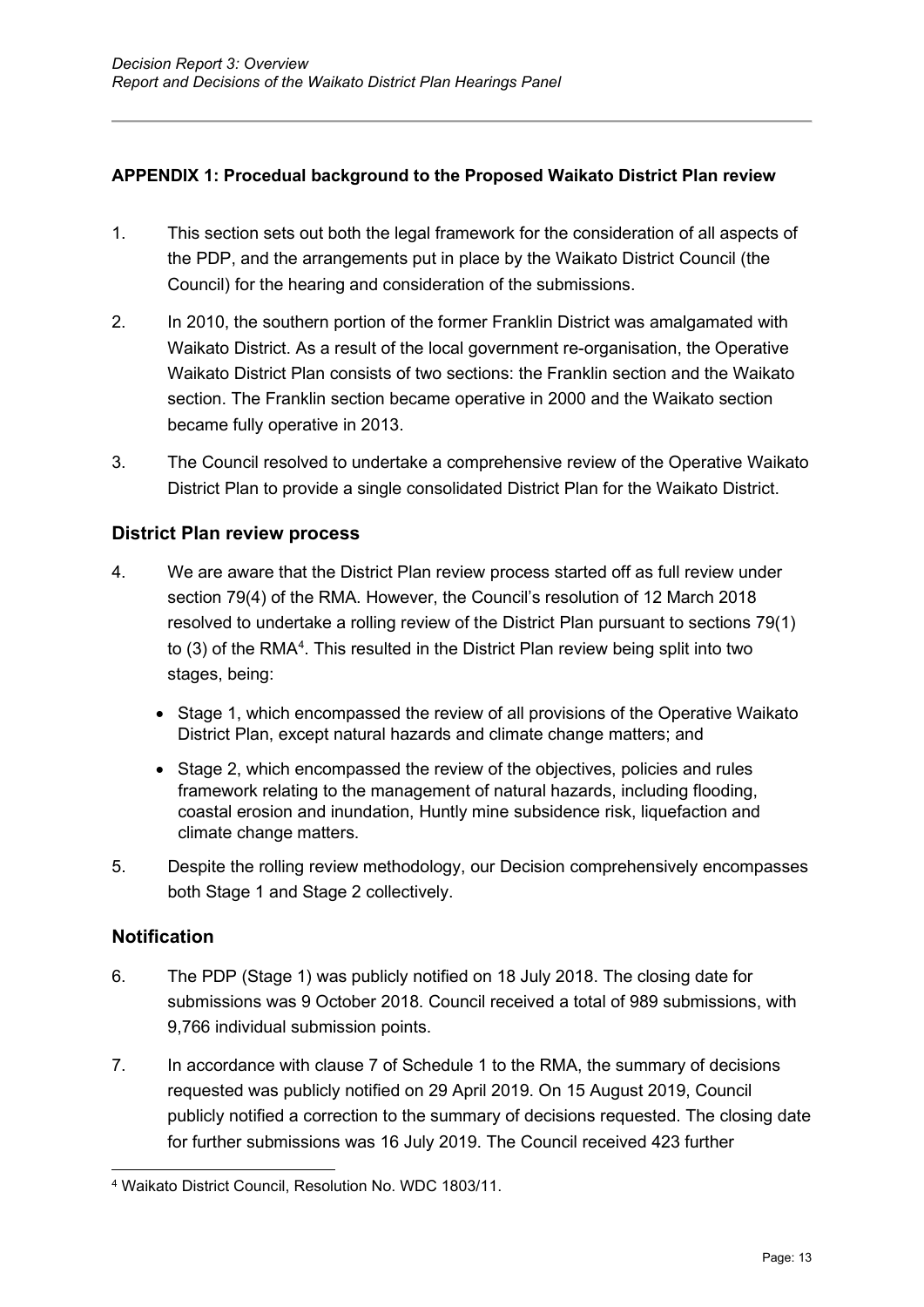submissions from individuals and organisations, resulting in 13,908 individual further submission points.

8. Stage 2 of the PDP review was notified on 27 July 2020. The closing date for the submissions was 23 September 2020. Council received a total of 189 submissions. The summary of decisions requested was publicly notified on 30 November 2020. The closing date for further submissions was 14 December 2020. The Council received 34 further submissions from individuals and organisations.

# **Panel Appointment**

- 9. In accordance with section 34A(1) of the RMA, the Council appointed a sevenmember Hearings Panel (the Panel) to hear and make decisions on the submissions on the PDP. By the resolutions of the Council on 10 September 2018, 10 December 2018 and 8 April 2019<sup>[5](#page-14-0)</sup>, the following Panel members were appointed:
	- Dr Phil Mitchell (Chair);
	- Mr Paul Cooney (Deputy chair);
	- Councillor Jan Sedgwick;
	- Councillor Janet Gibb;
	- Mr Dynes Fulton;
	- Ms Linda Te Aho; and
	- Mr Weo Maag.
- 10. The Panel was given the following delegation by the Council:

"The Proposed Waikato District Plan Hearings Panel is delegated all powers, duties and functions under the Resource Management Act 1991 to consider, hear and decide on submissions on the Proposed Waikato District Plan Stage 1 and 2.

The chair of the Hearings Panel is delegated all powers, duties and functions under the Resource Management Act 1991 to determine the composition of the Hearings Panel for specific topics and/or individual hearings of submissions on the Proposed Waikato District Plan Stage 1 and 2".

# **Potential conflicts of interests**

11. In order to ensure that we exercised our functions independently and objectively, and to ensure confidence in the integrity of the hearing process, a "Register of Commissioner Interests, Relationships with Submitter Parties and Actions Proposed

<span id="page-14-0"></span><sup>5</sup> Waikato District Council, Resolution Numbers WDC1809/14; WDC1812/08; WDC1904/07 and WDC1904/08.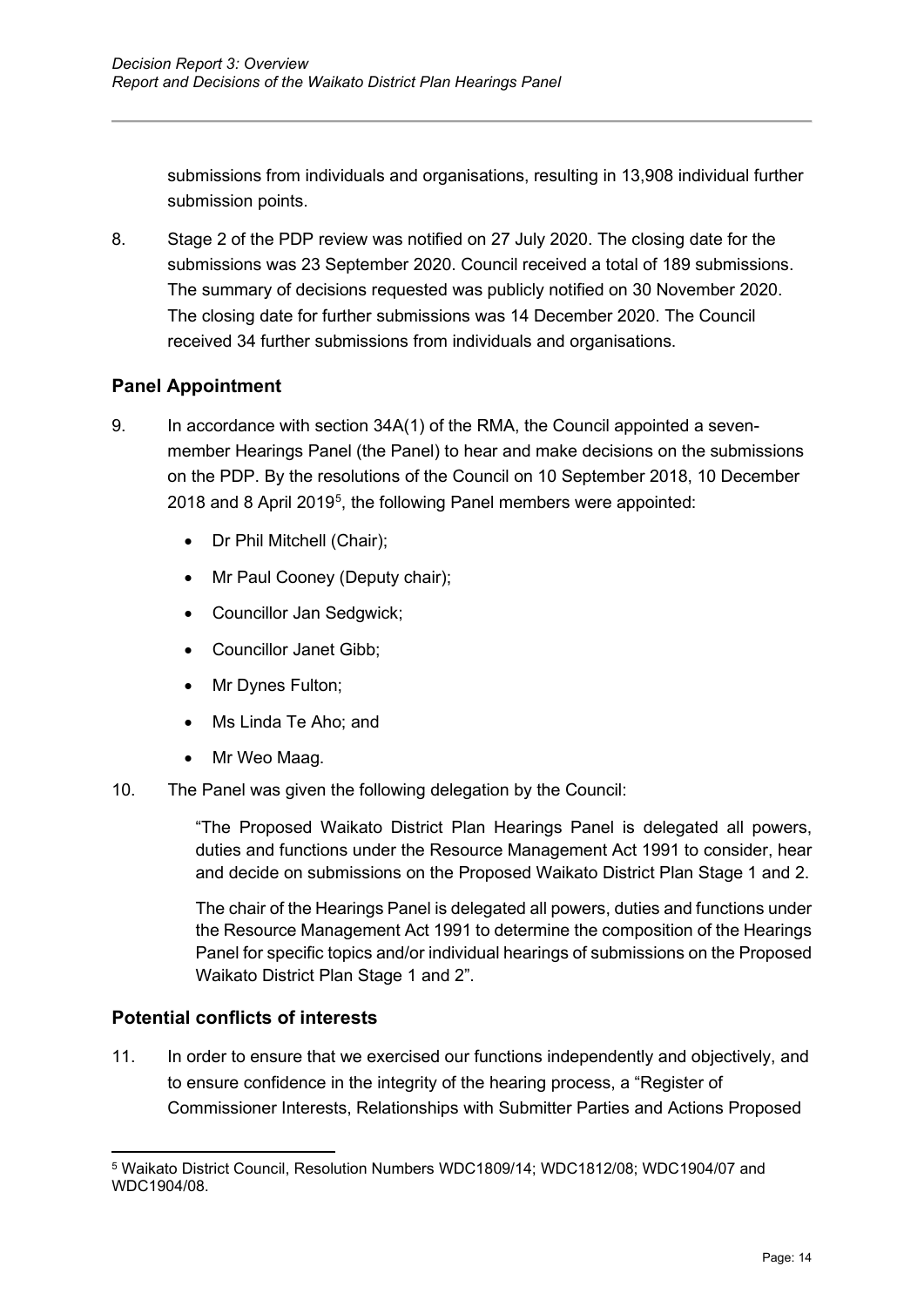in Respect of Them" (the Register) was placed on the Council website. The responsibility was placed on individual Panel members to identify and declare any potential conflicts of interests.

12. Where Panel members declared a potential conflict of interest on a specific topic, the Register identified the actions proposed to be undertaken in respect of that matter. Based on the extent/nature of the specific relationships, the proposed actions ranged from simply noting the relationship's existence through to the relevant Panel members excusing themselves from participating in the hearing or deliberations process on the relevant topic/submissions. Submitters expressed no concerns with this approach, nor the specific actions proposed.

## **Hearing process**

13. The hearings were organised based on the key topics of the PDP and conducted on the dates sets out in Table 4.

| <b>Hearing</b><br><b>Number</b> | <b>Date</b>                                    | <b>Hearing Topic</b>                                      |
|---------------------------------|------------------------------------------------|-----------------------------------------------------------|
| 1                               | Tuesday 8 October 2019                         | Chapter 1 Introduction                                    |
| 2                               | Monday 14 and Tuesday<br>15 October 2019       | All of Plan Matters and Plan Structure                    |
| 3                               | Wednesday 6 and<br>Thursday 7 November<br>2019 | <b>Strategic Objectives</b>                               |
| 4                               | Monday 18 November<br>2019                     | Tangata Whenua, Whaanga Coast and<br>Maaori Freehold Land |
| 5                               | Tuesday 10 December<br>2019                    | <b>Definitions</b>                                        |
| 6                               | Monday 16 December<br>2019                     | Village Zone                                              |
| $\overline{7}$                  | Tuesday 21 January 2020                        | Industrial and Heavy Industry Zone                        |
| 8A                              | Tuesday 28 January 2020                        | Hazardous Substances and Contaminated<br>Land             |
| 8B                              | Thursday 30 January<br>2020                    | <b>Genetically Modified Organisms</b>                     |
| 9                               | Monday 17 February<br>2020                     | <b>Business and Town Centre Zones</b>                     |

#### **Table 4: Hearing schedule**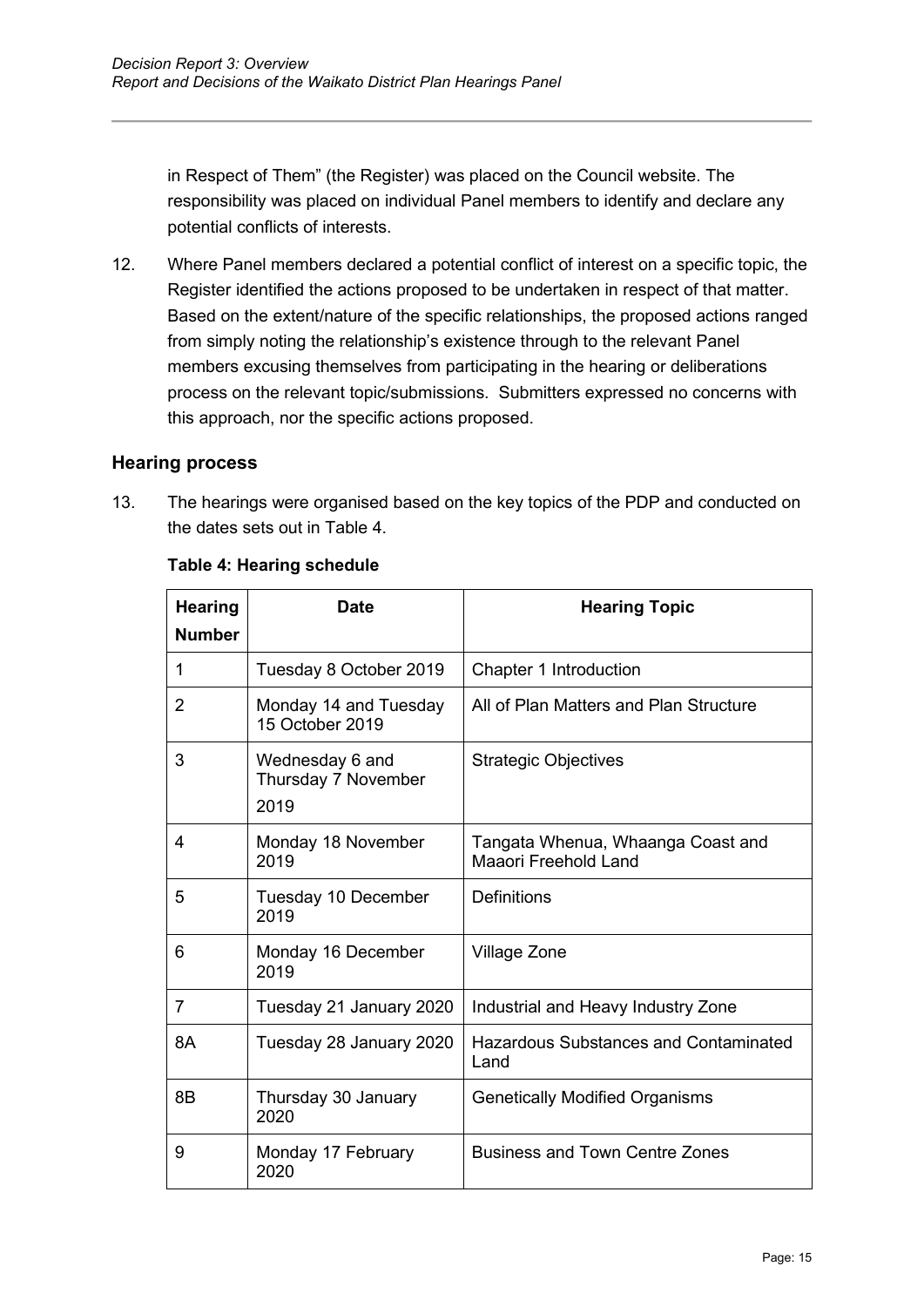| 10  | Tuesday 25 and<br>Wednesday 26 February<br>2020            | <b>Residential Zone</b>                       |
|-----|------------------------------------------------------------|-----------------------------------------------|
| 11  | Friday 20 March 2020                                       | Lakeside Te Kauwhata                          |
| 12  | Tuesday 7 April 2020                                       | <b>Country Living Zone</b>                    |
| 13  | Thursday 9 April 2020                                      | Hampton Downs Motor Sport Zone                |
| 14  | Tuesday 28 July 2020                                       | <b>Historic Heritage</b>                      |
| 15  | Monday 20 April 2020                                       | Designations                                  |
| 16  | Tuesday 2 June 2020                                        | Raglan                                        |
| 17  | Monday 8 March, Friday 9<br>April and Friday 7 May<br>2021 | Te Kowhai Airpark Zone                        |
| 18  | Tuesday 29 September<br>2020                               | <b>Rural Zone</b>                             |
| 19  | Monday 14 September<br>2020                                | Ohinewai (rezoning and development)           |
| 20  | Monday 3 August 2020                                       | Maaori Areas and Sites of Significance        |
| 21A | Friday 20 November 2020                                    | <b>Significant Natural Areas</b>              |
| 21B | Thursday 29 October<br>2020                                | Landscapes                                    |
| 22  | Tuesday 20 and<br>Wednesday 21 October<br>2020             | Infrastructure objectives, policies and rules |
| 23  | Monday 7 December<br>2020                                  | Rangitahi                                     |
| 24  | Monday 16 October 2020                                     | Reserve Zone                                  |
| 25  | From Friday 12 March<br>2021 to 9 June 2021                | Rezonings                                     |
| 27  | From Monday 10 May to<br>Wednesday 12 May 2021             | Natural Hazards and Climate Change            |
| 28  | Monday 12 July 2021                                        | <b>Other Matters</b>                          |

14. All evidence and other material relating to the hearing has been uploaded to the Waikato District Council website.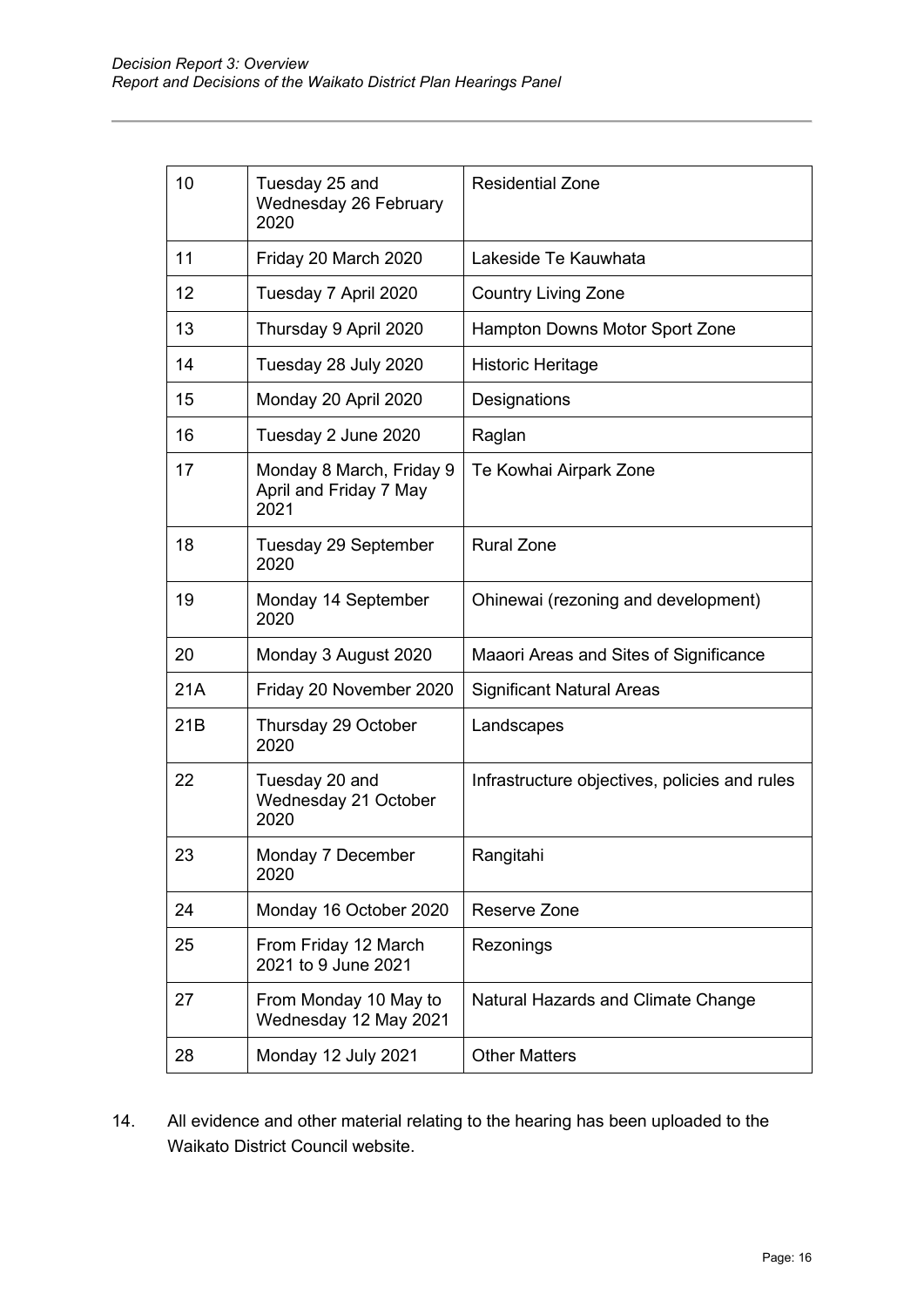15. For some hearings, a reduced Panel was convened. Details of which Panel members sat on which hearings are set out in each of the Decision Reports.

#### **Procedural directions**

16. During the course of the hearings process, we issued several procedural minutes and directions. These are all set out on the Council website along with communications to the Panel from submitters.

#### **Site visits**

- 17. We undertook site visits, where possible, throughout the duration of the hearings process. The site visits assisted us in understanding the matters raised in the submissions in context of the overall environment of the District.
- 18. The site visits were undertaken independently, without the involvement of submitters or the section 42A authors.

#### **Extensions to the timeframes**

- 19. Pursuant to clause 10(4)(a) of Schedule 1 of the RMA, our Decision was originally required to be publicly notified by 18 July 2020. Given that the hearing process was split over two stages, we sought approval from the Minster for the Environment to extend the timeframe for the notification of our Decision to 25 September 2021. This request was approved on 4 November 2019
- 20. Furthermore, as we implemented the National Planning Standards as part of our Decision, we sought approval from the Minster for the Environment to further extend this timeframe through to 17 January 2022. This request was approved on 21 September 2021.

#### **Statutory framework**

- 21. The legal framework for preparing or changing a District Plan sits within a comprehensive framework under the RMA. This is detailed in the Opening Legal Submission by Ms Bridget Parham, Counsel for the Waikato District Council<sup>[6](#page-17-0)</sup>. For completeness, a brief overview of the statutory framework is set out below.
- 22. Under section 74(1) of the RMA, Council must change its district plan in accordance with:
	- (a) Its functions under section 31;
	- (b) The provisions of Part 2;

<span id="page-17-0"></span><sup>6</sup> Opening Legal Submission by Counsel for Waikato District Council, dated 23 September 2019.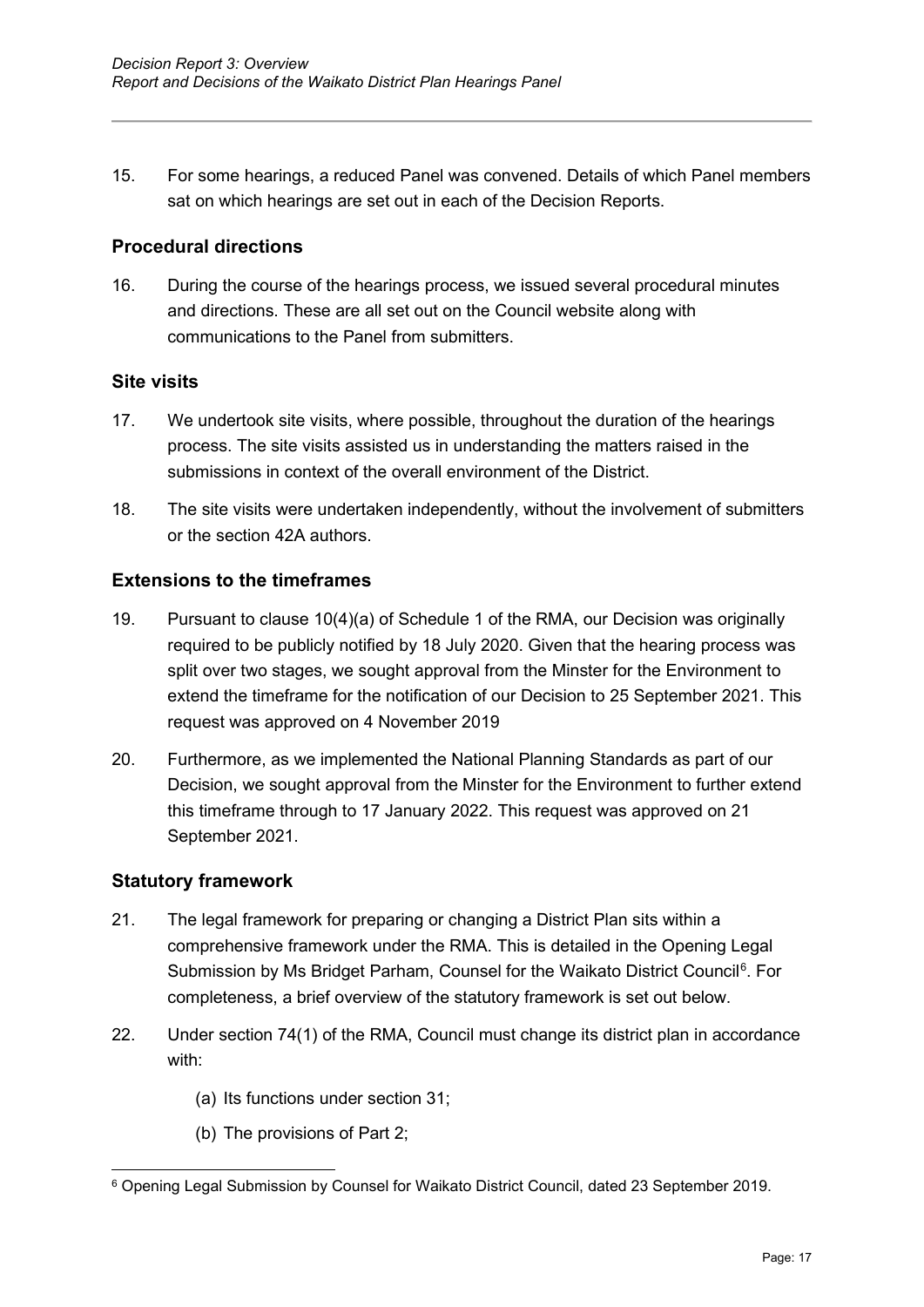- (c) A Ministerial direction (not applicable in this instance);
- (d) Its obligations to prepare an evaluation report in accordance with section 32;
- (e) Its obligations to have particular regard to an evaluation report prepared in accordance with section 32;
- (f) A national policy statement, a New Zealand coastal policy statement, and a national planning standard; and
- (g) Any regulations.
- 23. Under section 74(2), when changing a district plan, Council must have regard to:
	- (a) Any proposed regional policy statement (not applicable as the Waikato Regional Policy Statement is operative);
	- (b) Any proposed regional plan;
	- (c) Any management plans and strategies prepared under other Acts;
	- (d) Any relevant entry on the New Zealand Heritage List required by the Heritage New Zealand Pouhere Taonga Act 2014;
	- (e) Any fisheries regulations to the extent that their content has a bearing on resource management issues in the district; and
	- (f) The extent to which the district plan needs to be consistent with the plans or proposed plans of adjacent territorial authorities.
- 24. Under section 74(2A), Council must take into account any relevant planning document recognised by an iwi authority.
- 25. Under section 74(3), Council must not have regard to trade completion or the effects of trade competition when changing a district plan.
- 26. Pursuant to section 75(3), a district plan must give effect to:
	- (a) Any national policy statement;
	- (b) Any New Zealand coastal policy statements;
	- (c) A national planning standard; and
	- (d) Any regional policy statement.
- 27. Under section 75(4), a district plan must not be inconsistent with:
	- (a) A water conservation order; or
	- (b) A regional plan for any matter specified in section 30(1).
- 28. Under section 75(1), a district plan must implement objectives while any rules must implement the policies. Section 76(1) requires rules to achieve the objectives and